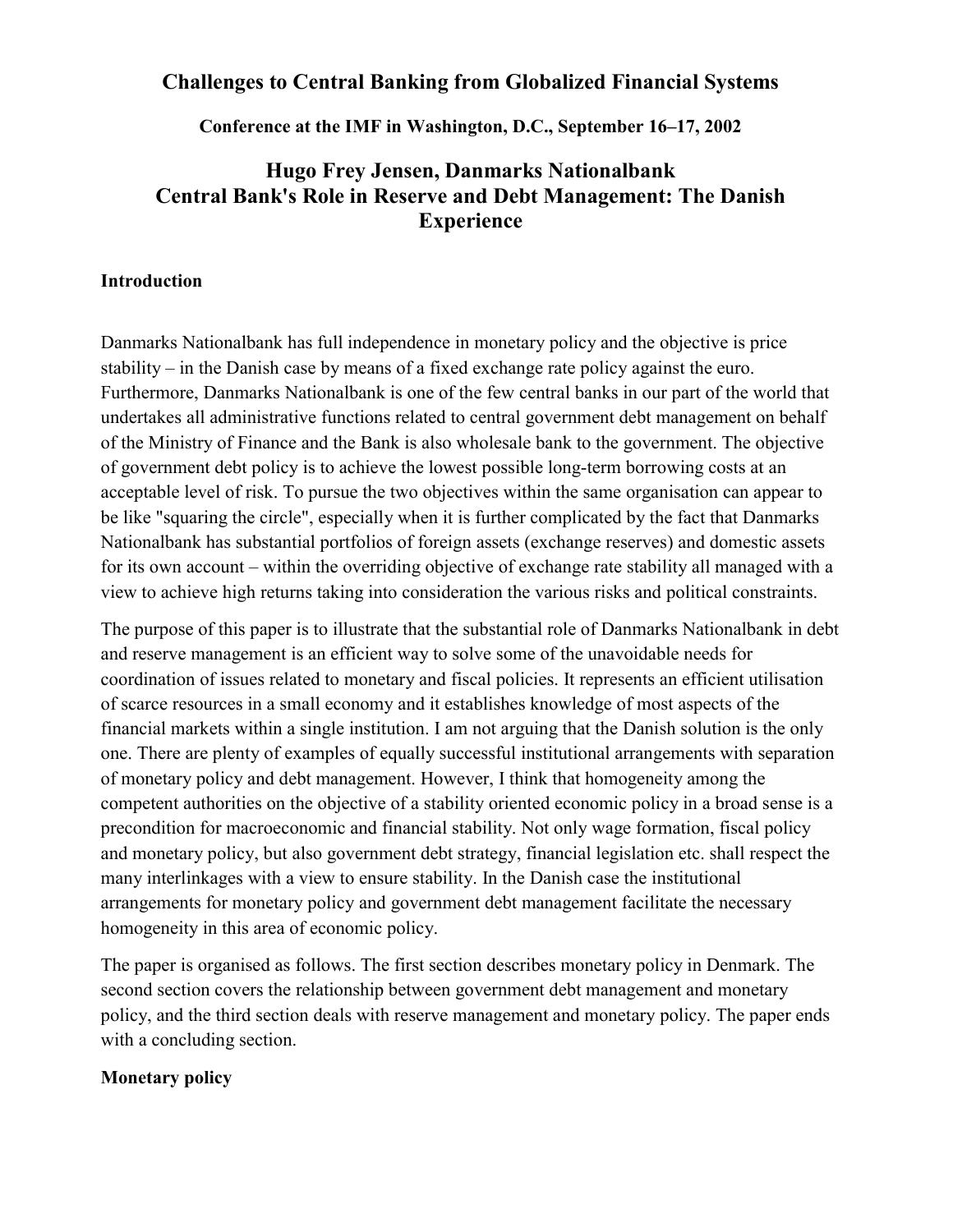Denmark is member of the European Union and capital movements have been fully liberalized since 1988. Denmark has pursued a fixed exchange rate policy for two decades. European monetary cooperation has changed dramatically during this period and since 1999 Denmark has been member of ERM 2 with a narrow fluctuation band of  $+/- 2,25$  per cent around a central parity rate at 746,038 kroner per 100 euro. The central parity vis-à-vis the euro corresponds exactly to the former central rate vis-à-vis the D-mark - unchanged since early 1987, cf. chart 1. For more than five years the krone has been very close to the central parity and the width of the band is not utilised. Monetary policy is unconditionally subordinated to the exchange rate policy, and Danish monetary policy interest rates follow the interest rates of ECB. The interest rate differential – presently at 20 basis points – is changed if conditions in the foreign exchange market require so. Furthermore, Danmarks Nationalbank intervenes in the foreign exchange market in order to dampen fluctuations in the exchange rate vis-à-vis the euro.

#### **Chart 1**

The need for foreign exchange reserves under such a policy has strong links to the level of



**The krone exchange rate vis-à-vis the German mark and the euro**

1980 1981 1982 1983 1984 1985 1986 1987 1988 1989 1990 1991 1992 1993 1994 1995 1996 1997 1998 1999 2000 2001

government borrowing (in foreign currency). The mix between domestic and foreign currency denominated debt is also relevant for monetary policy and the same goes for the liquidity impact from government payments that depends on the timing of government borrowing. However, it is important to bear in mind that the need for cooperation between government debt authorities and monetary authorities that arises from the aforementioned interdependencies also exists in a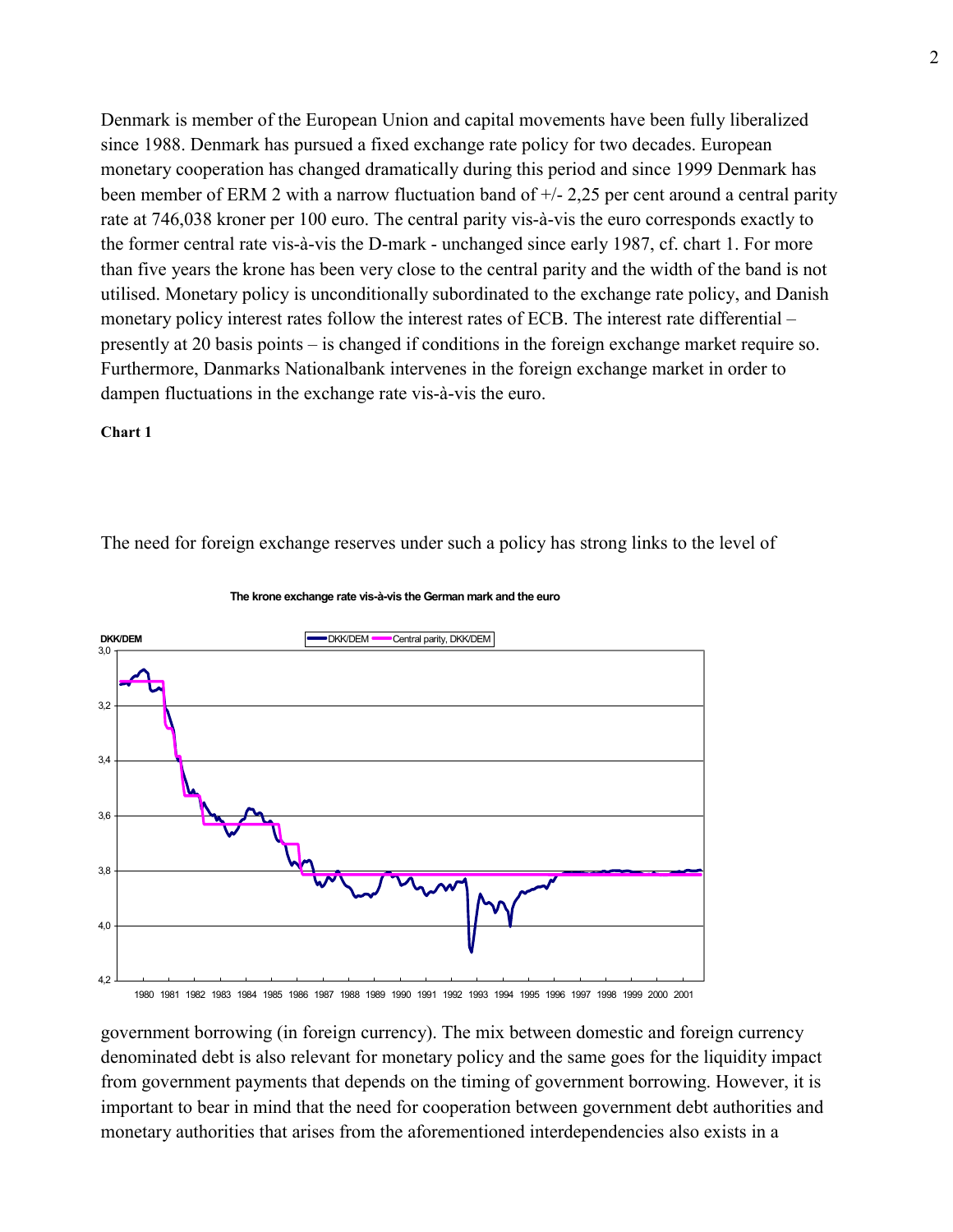situation with separate authorities. The forthcoming sections will depict how the coordination issues are solved in Denmark in an institutional structure where Danmarks Nationalbank has responsibility for monetary policy, is wholesale bank to the central government and undertakes for all administrative functions related to central government debt.

First, however, it is important to look at responsibilities for the overall macroeconomic framework. It is a well-established fact that inflation hampers growth in the medium term meaning that there is no conflict between an objective of price stability and goal of full employment. It is equally trivial but nevertheless important to bear in mind that the first best solution to minimize government borrowing costs and maintain a sustainable level of government debt is to keep macroeconomic conditions and public finances sound.

Over the past twenty years the Danish economy has changed remarkably to the better. A state of high inflation, persistent deficits on the balance of payments, substantial unemployment rates, large government budget deficits and long term nominal government bond yields above 20 per cent in the early 1980's has been reversed, cf. table 1. Inflation has been around 2 per cent for ten years and wage increases around 4 per cent. The balance of payments shows a healthy surplus and the economy is operating close to full capacity with an unemployment rate around 5 per cent. The government budget has been in surplus for the past five years and the long term interest rate differential between Danish and German government bonds has fallen from over 10 per cent in 1982 to 0,3 per cent today.

The fixed exchange rate policy has been instrumental in the significant improvement in Danish economic policy that has taken place over the past two decades. The Danish government supported by a large majority in parliament is committed to use fiscal policy if inflation evolves out of line with the exchange rate policy. It has been announced that fiscal policy will be adjusted if Danish inflation is inconsistent with ECB's definition of price stability (0-2 per cent increase in consumer prices). Furthermore, and equally important, the fixed exchange rate policy has brought structural reforms of the tax and benefit systems and the labour market to the policy forefront as the necessary tools to ensure low unemployment and growth in real income. Thus, the Danish macroeconomic policy framework focuses on minimisation of the costs of "home made" shocks stemming from domestic policies – a source of shocks that has been more important than "exogenous" shocks $<sup>1</sup>$ .</sup>

| m<br>и<br>ι. |  |
|--------------|--|
|--------------|--|

 $\overline{a}$ 

| Key economic figures for the Danish economy |      |      |  |  |
|---------------------------------------------|------|------|--|--|
|                                             | 1982 | 2001 |  |  |
| Consumer price increases (per cent)         | 11.2 |      |  |  |

<sup>&</sup>lt;sup>1</sup> Jensen (2001) gives a more detailed account of the costs and benefits of the Danish monetary regime.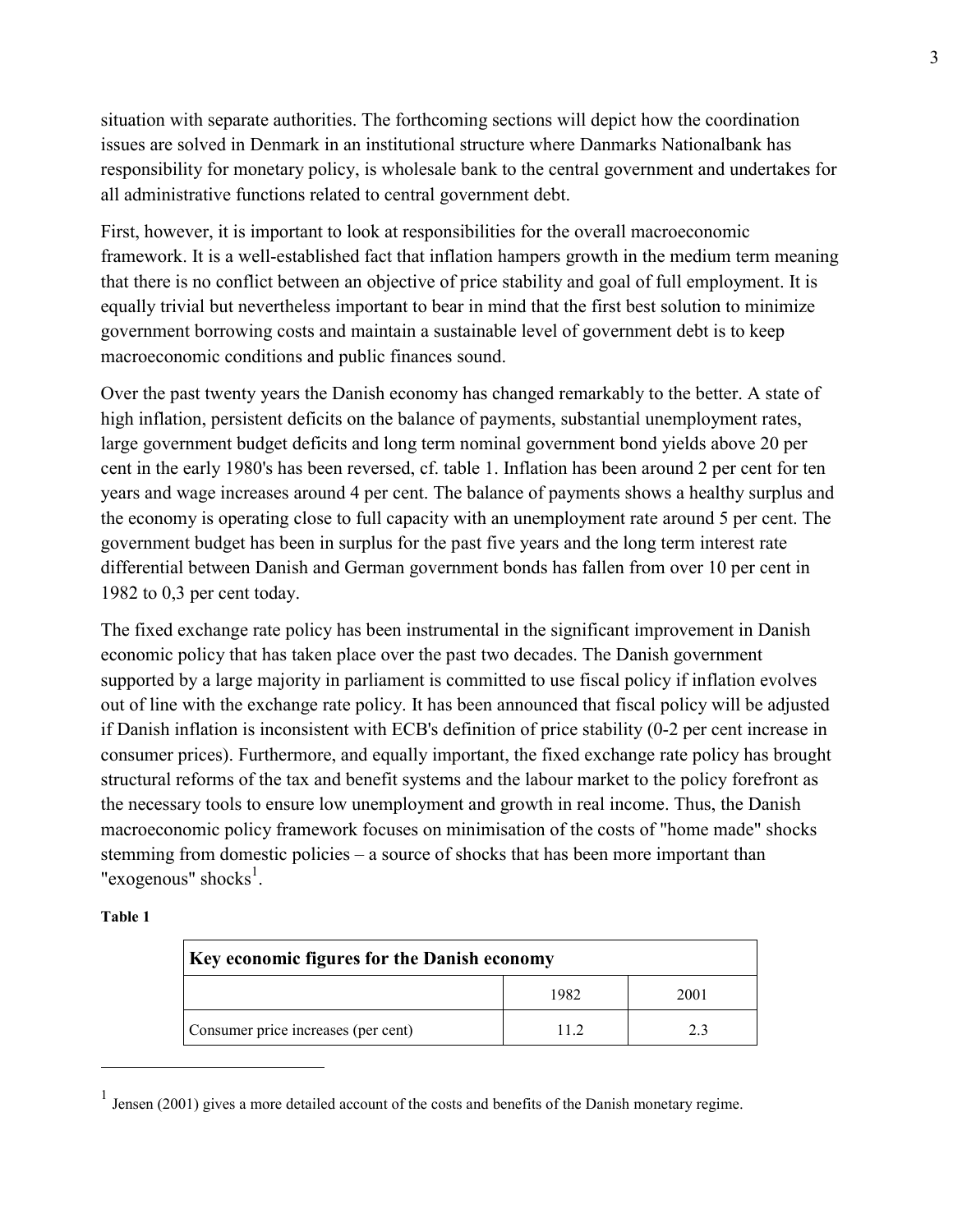| Wage increases (per cent)             | 10.4   | 4.3            |
|---------------------------------------|--------|----------------|
| Balance of payments (per cent of GDP) | $-4.1$ | 2.6            |
| Government budget surplus             |        |                |
| (per cent of GDP)                     | $-9.1$ | 2.8            |
| Unemployment rate (per cent)          | 9.3    | 5.1            |
| Long term bond yield (per cent)       | 20.5   | 5.2            |
| Long term interest rate differential  |        |                |
| vis-à-vis Germany (per cent)          | 11.5   | 0 <sup>3</sup> |

Source: Statistics Denmark

The coordination of the interdependencies between monetary policy and reserve and debt management has to respect the stability-oriented framework irrespective of institutional arrangements. This means that the traditional conflict between a government wanting low borrowing costs and a central bank wanting high interest rates to compensate the expansionary impact of a fiscal deficit is a secondary problem compared to keeping the benefits of the stability oriented policy.

The best way to handle the various trade offs between monetary policy and debt management is to establish and provide the markets and the public in general with a clear and transparent framework for debt and reserve management that is consistent with stability oriented macroeconomic policies. This has been the aim of reserve and debt management in Denmark and is seen as crucial instrument to minimise long-term government borrowing costs.

### **Government debt management**

Two issues establish a dividing line between monetary policy and fiscal policy in Denmark. Firstly, the central government borrowing is subject to a set of funding rules based on an agreement between the Danish government and Danmarks Nationalbank. Secondly, the prohibition on monetary financing in the EU Treaty regulates the central bank's role as fiscal agent and bank to the government.

Since the early 1980's the central government borrowing has been subject to funding rules. The present funding rules have been stipulated in an agreement between the government and Danmarks Nationalbank from 1993, thus replacing the informal understanding from the beginning of the 1980's.

The agreement establishes a funding rule for domestic borrowing and a funding rule for foreign currency borrowing. The domestic rule ensures that domestic borrowing in kroner matches the central government's gross domestic financing requirement for the year. The domestic rule sterilises the liquidity impact from government payments for the year as a whole. The purpose of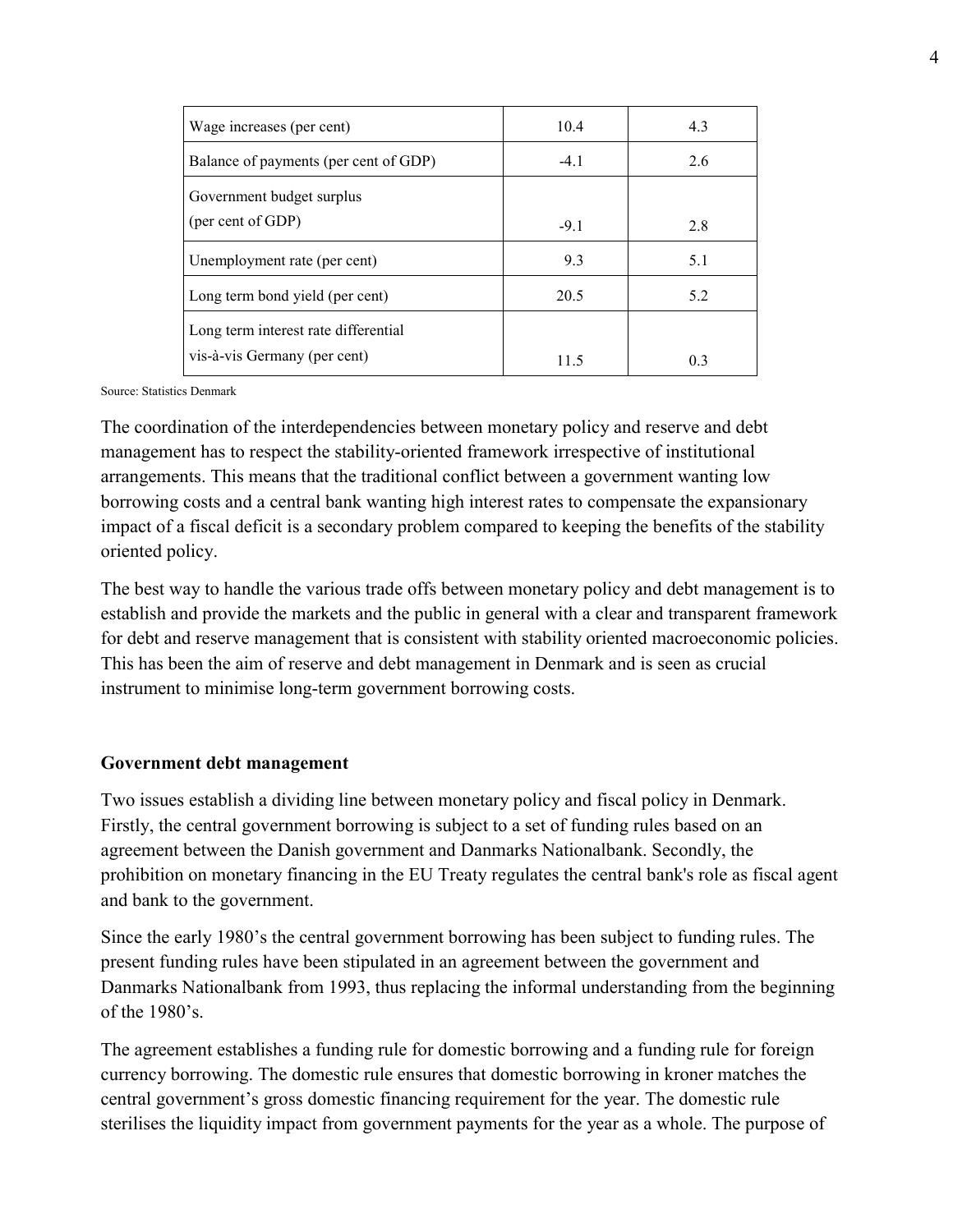central government foreign borrowing is to ensure an adequate level of foreign exchange reserves. The rule for foreign borrowing stipulates that new loans are raised to refinance redemptions on the foreign debt. If the level of foreign exchanges reserves is considered inappropriate, a decision can be taken to reduce or increase the level of foreign debt. Foreign exchange reserves are owned by the central bank and the central government's account in Danmarks Nationalbank provides the link between government foreign debt and foreign exchange reserves. Danmarks Nationalbank buys the foreign currency proceeds from government foreign borrowing and credit the value in kroner to the government's account.

One of the benefits of the funding rules is that they facilitate homogeneity in policy. It is not possible for the Debt Management Office (DMO) to rebalance the exchange rate exposure on the government debt in way that is inconsistent with the central bank's exchange rate policy. Such a diversity of views on the exchange rate among authorities is not conducive to a stability-oriented framework. In Denmark we have had historical instances where some of state owned and state guaranteed entities sold kroner against euro forcing the central bank to raise interest rates. Such institutions are no longer allowed to undertake transactions that are inconsistent with Danish monetary policy.

The balance on the government's account has to be taken into consideration in the planning of government borrowing. The prohibition on monetary financing in the EU Treaty requires that the balance on the government's account shall be positive at the close of the day. Hence, the issuance of government debt is planned with a view to maintain a minimum deposit of DKK 10 Billion (EUR 1.3 billion) on the account. The government's account is remunerated with the discount rate.

The legal authority for the central government to borrow is stipulated in legislation. It allows the Ministry of Finance to borrow in name of the government and empowers the Ministry to raise loans up to a maximum of DKr. 950 billion. The Ministry may also transact swaps and other financial instruments.

The responsibility to Parliament for central government borrowing rests with the Ministry of Finance. However, since 1991 Danmarks Nationalbank has undertaken all administrative functions related to central government debt management. The division of responsibility is set forth in an agreement between the Ministry of Finance and Danmarks Nationalbank.

Within the framework of the funding rules the over all strategy for central government borrowing is determined at quarterly meetings between the Ministry of Finance and Danmarks Nationalbank on the basis of written proposals from the Bank. The adopted strategy and conclusions are authorized and signed by the Ministry after the meeting. The overall strategy for the coming year is decided at the December meeting. It specifies the expected amount of domestic and foreign borrowing and a set of specific conclusions for the year such as bands for duration of government debt, a list of benchmark issues for domestic debt, borrowing strategy for foreign debt and a lists of government securities eligible for buy-backs and a securities lending facility. The main conclusions are published after the meeting and subsequent important amendments during the year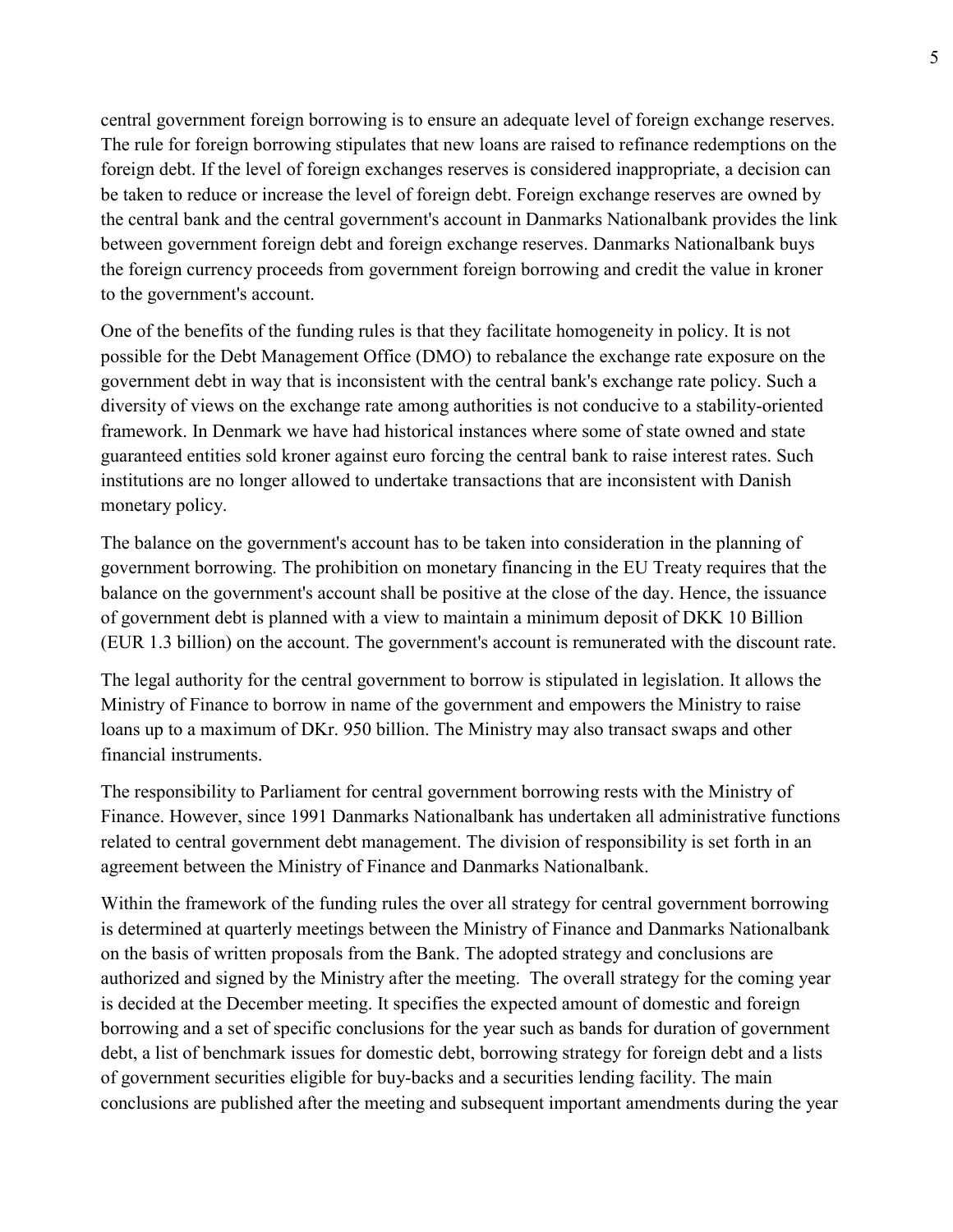are also made available to the public. On the basis of the conclusions, the central bank handles the necessary borrowing transactions and the ongoing management of the debt.

The potential insider problem between monetary policy and the terms for sale of government securities is often put forward as an argument for separation of the central bank and the DMO. However, the impact of this problem is exaggerated, especially when compared to the situation with an independent DMO that in all circumstances also must be under some kind of political control by the Ministry of Finance. Inside knowledge about prospective budgetary developments are at least as important for bond prices as knowledge about monetary policy. Hence, the potential insider problem cannot be eliminated. It exists under different institutional arrangements.

The Danish government debt strategy aims at a high degree of transparency. The cornerstone in the information policy is the annual report: Danish Government Borrowing and Debt. The report describes debt management activities in the previous year but also includes chapters on specific topics, of which some are considerations of planned changes to debt management. Besides the annual report the authorities provide a whole range of current information of relevance for market participants.

The objective of debt management is to achieve the lowest possible long-term borrowing costs taking the associated risks into account. Interest rate risk and exchange rate risk are considered the most important risk factors.

Domestic borrowing is based on establishing large liquid issues in the internationally important maturity segments of 2, 5 and 10 years. The liquidity premium reduces borrowing costs. A range of financial instruments such as domestic interest rate swaps, securities lending facilities, buybacks and swaps from Danish kroner to euro have been introduced in recent years to ensure large liquid issues. Pricing and measurement of performance are not based on a specific domestic benchmark portfolio because the government is a dominant issuer on the domestic market. Danish domestic bonds are issued in internationally important maturity segments and priced on a competitive market with participation of domestic and international investors. In that respect pricing is based on market conditions.

Foreign currency debt has end-exposure in euro either by direct borrowing in euro or by the use of swap transactions. This minimises exchange rate risk. The development in the relationship between exchange rate risk on foreign debt and foreign exchange reserves is described in the section on reserve management. Foreign borrowing has been changed gradually over the years from small loans- and in some cases structured loans including complicated swaps – to bigger loans with end exposure in euro.

The interest rate risk management is based on the net central government debt as a whole. Therefore, duration can be changed using domestic or foreign instruments including swaps. In recent years the duration of central government net-debt has been reduced from 4.4 years to 3.4 years. This reduction is a result of the falling debt and the reduced interest rate costs that have increased the government's willingness to accept the larger expected volatility in interest rate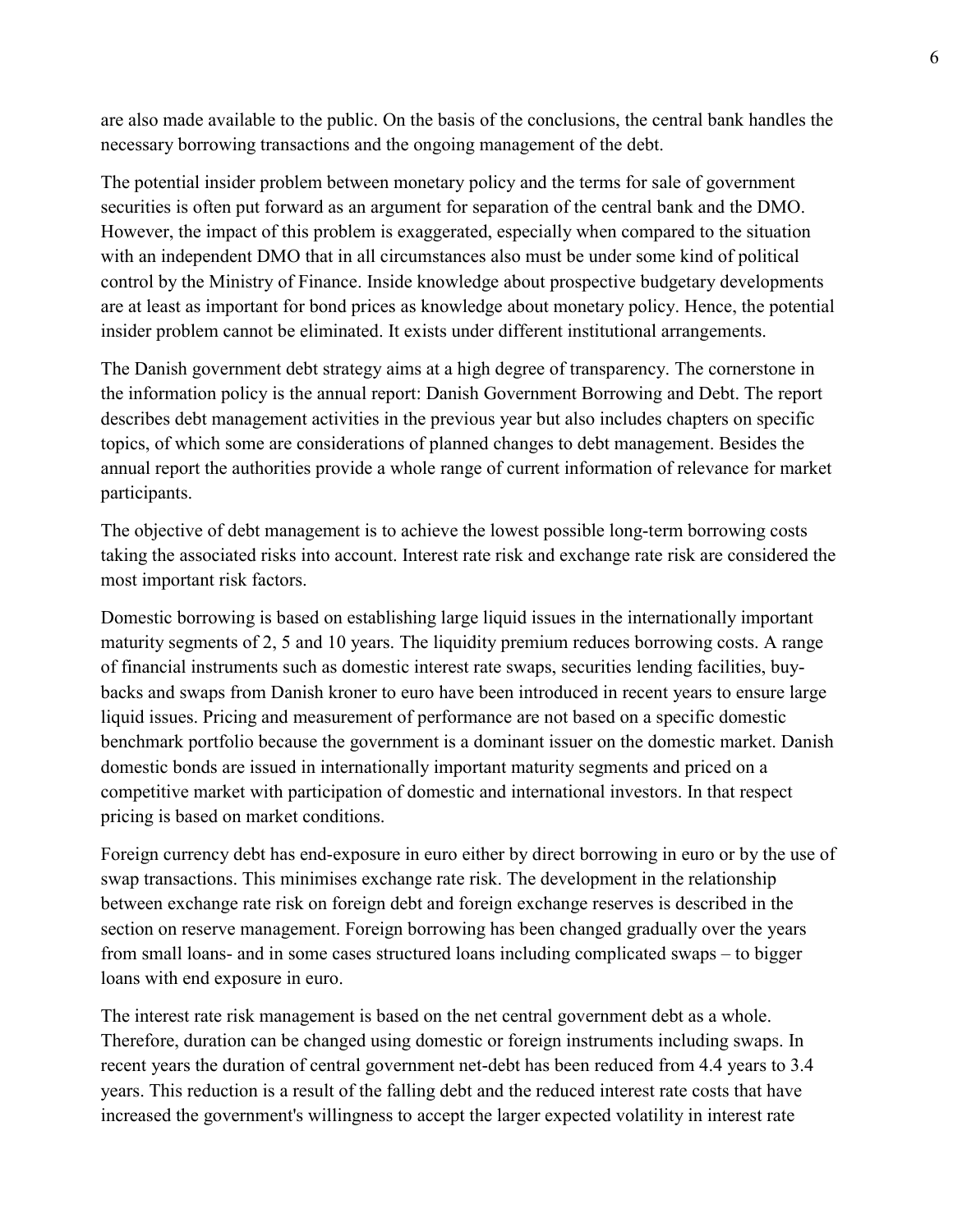expenditure from a shorter duration. Smoothening the redemption profile of the debt is also an integrated part of interest rate risk management alongside the duration band.

The strategy for government debt management has undergone many changes in recent years and many new concepts and financial instruments have been introduced such as buy backs, domestic interest rate swaps, securities lending programmes and reliance on large liquid issues. Such kind of innovation is inevitable for the minimisation of borrowing cost and has to be developed and provided by the DMO – also if it is placed within the central bank. In this respect it is important that the central bank is not reluctant to introduce such innovations on grounds related to traditional monetary arguments of limited relevance in the present day. For example arguments like "government's should only issue long term domestic bonds an never buy back" and "short term bonds are included in broad money and should be discouraged" do not carry much weight in a world with free capital movements where the short term interest rate is the only monetary policy instrument. Within a stability oriented framework there is ample opportunity for the central bank to modernise debt management without jeopardising monetary policy.

### **Reserve management**

Danmarks Nationalbank's role as wholesale bank to the government and the link between government foreign debt and foreign exchange reserves are reflected in the balance sheet of the bank, cf. table 2. A demand for stronger coordination between the management of the foreign exchange reserves and the central government foreign debt was also one of the reasons behind the transfer of the DMO to the central bank.

#### **Table 2**

 $\overline{a}$ 

| <b>Balance sheet of Danmarks Nationalbank</b><br>(end 2001)<br>(billion DKK) |     |                                     |    |  |  |
|------------------------------------------------------------------------------|-----|-------------------------------------|----|--|--|
| Assets                                                                       |     | Liabilities                         |    |  |  |
| Exchange reserves                                                            | 148 | Notes and coins                     | 47 |  |  |
| Domestic securities                                                          | 41  | Government's account                | 44 |  |  |
|                                                                              |     | Monetary policy operations<br>(net) | 54 |  |  |
|                                                                              |     | $Net - capital$                     | 44 |  |  |

It is evident from the balance sheet that the quantitatively most important market risks arise from the foreign exchange reserves and the domestic securities portfolio<sup>2</sup>.

<sup>&</sup>lt;sup>2</sup> Credit risk, liquidity risk, operational risk and legal risk are not dealt with in detail in this paper.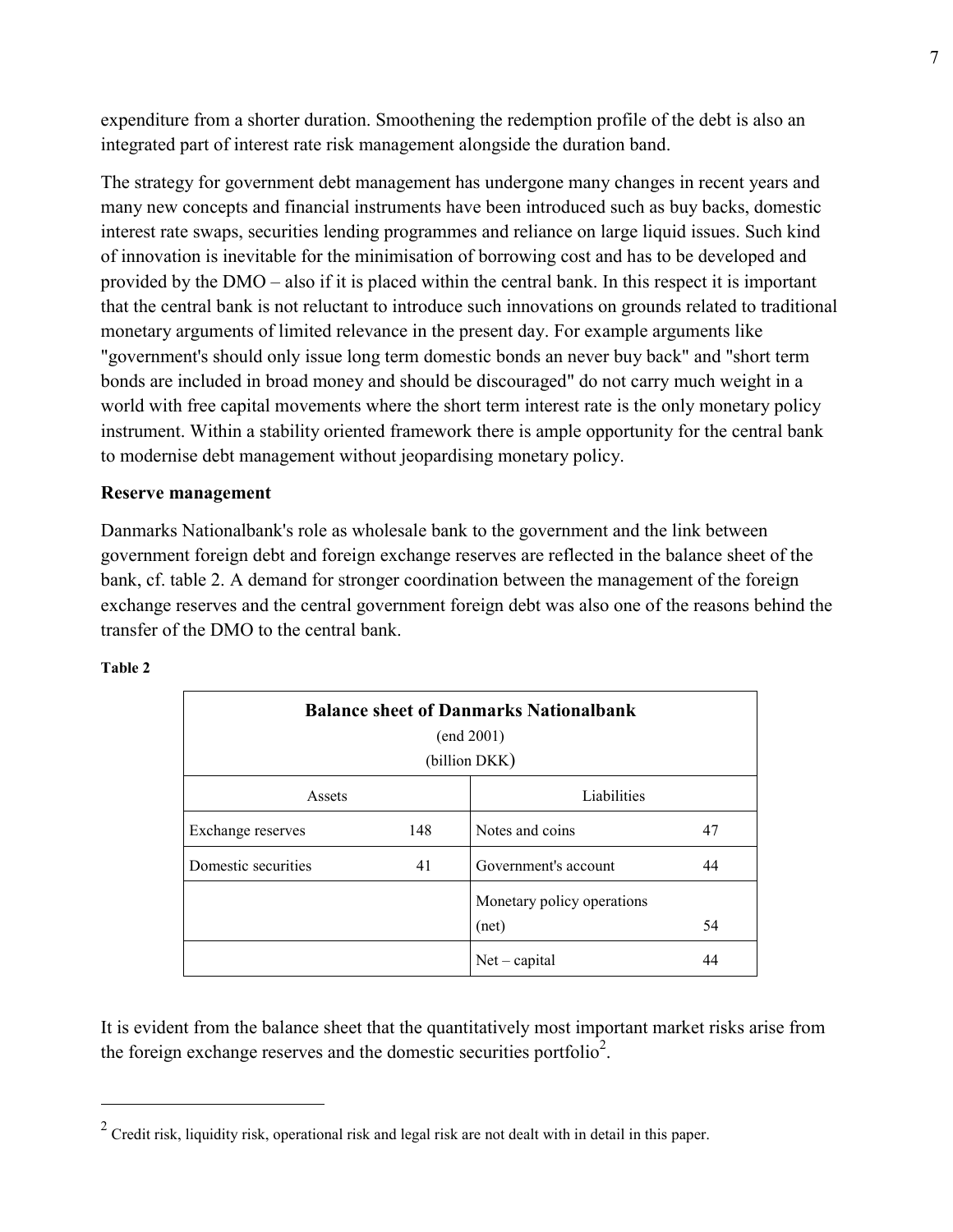Prior to 1991 the exchange rate risk on foreign government debt was decided independently of the exchange rate risk on the foreign exchange reserves. The coordinated management of exchange rate risk on government foreign debt and foreign exchange reserves introduced in 1992 was from the outset based on a traditional risk/return portfolio model with the establishment of a benchmark portfolio on the efficient frontier.

However, the approach to exchange rate risk management has changed over the years primarily as a result of the successful exchange rate policy with a very stable euro/krone exchange rate. The portfolio approach and the formal coordinated exchange rate risk management have been replaced with a very simple system: All government foreign end-exposure is in euro and the same is the case for the foreign exchange reserves apart from a small USD exposure. The exchange rate risk in euro is considered negligible and unavoidable for a central bank with foreign exchange reserves. Exchange rate risk in other currencies - beyond what is necessary for political reasons - shall generate an excess return to be worthwhile and in general this has not been the case. It is also our experience that it is not profitable compared to the risks to try to outperform the market by forming different expectations on future developments in the exchange rates. As regards foreign government debt and government entities it has also been realised that "betting" on changes in exchange rates is not core business.

As regards interest rate risk there are gains to be made from keeping duration above zero on the central bank's assets<sup>3</sup>. The Board of Governors decide a duration band based on the maximum loss in kroner if interest rates were to increase by 1 per cent. There is a duration band for the domestic portfolio and a band for the foreign assets. Interest rate risk is managed separately from the exchange rate risk. Foreign assets are placed in secure and liquid bonds and predominantly collateralised bank deposits in many countries but the currency exposure is swapped to euro. Danmarks Nationalbank is a small participant in the global bond markets and can act freely in its transactions only taking the internal guidelines on creditworthiness, liquidity, duration etc. into consideration. This is not quite the case for the domestic portfolio.

How can the bank make transactions in the domestic bond market for its own account when it at the same time sells governments bond on a daily basis on tap and, furthermore, when it does not want to have any responsibility for long term interest rates for monetary policy reasons? Again the answer lies in clear and transparent procedures that are well known to the market. The market participants know that the Bank's domestic portfolio is never used for monetary policy purposes. The last attempt to steer long-term interest rates dates back to the mid-1980's. The monetary policy facilities can achieve all monetary policy objectives without recourse to the domestic portfolio. Furthermore, the domestic portfolio is an investment book, not a trading book meaning that transactions are on the low side compared to market standards. Finally, the prohibitions on monetary financing in the EU Treaty do not allow the central bank to purchase government bonds in the primary market – that is at the time of issuance.

 $\overline{a}$ 

 $3<sup>3</sup>$  It is evident from the balance sheet that the duration on the liabilities is zero for all practical purposes.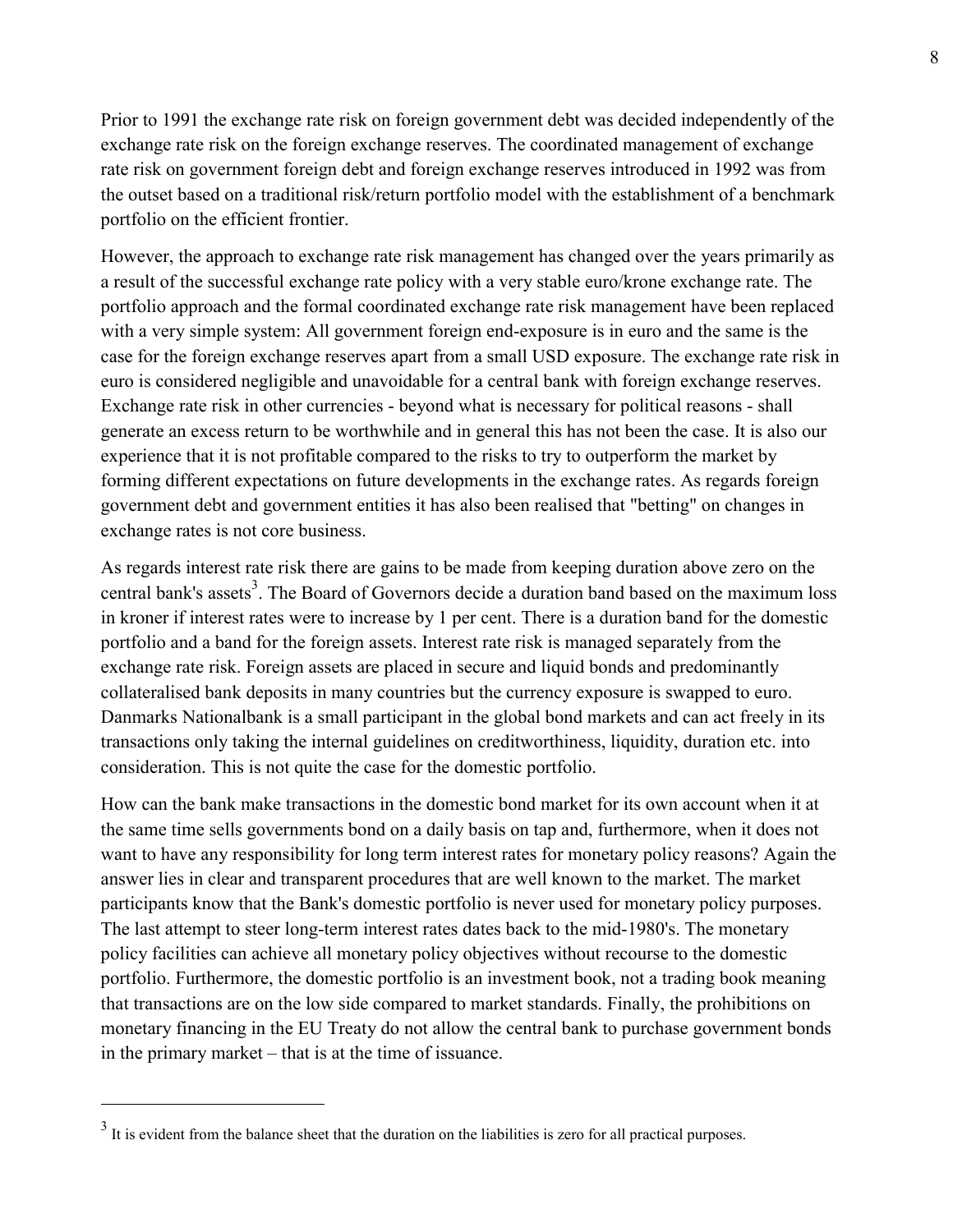An important element of the Danmarks Nationalbank's approach to risk management is transparency. The main principles as well as the exposures and the results are described in the Bank's annual report and in separate and more detailed articles in the quarterly Monetary Review. In a modern society the public has to bee informed how the central bank carry out its responsibility for managing of a portfolio of this size.

### **Conclusion**

Only a few countries have no government debt so it is fair to say that the tasks related to government debt management and monetary policy have to be carried out in any society. However, in a small country with scarce resources it is important that not too many people do the same thing. It is inevitable that a central bank shall have financial expertise to carry out its monetary policy functions and in a small country it is consequently worthwhile to consider to utilise this expertise in government debt management.

Some of the economies of scale are most prevalent in the area of governance of debt and reserve management. Over the past ten years Danmarks Nationalbank has concurrently established guidelines, manuals of procedures and decision-making responsibilities among departments in both areas. A common denominator in this approach has been to introduce simple solutions based on well-known instruments and a definition of core business, for instance the simple approach to exchange rate risk and the replacement of structured foreign loans and complicated swaps with plain vanilla products. This has reduced operational and legal risk in asset and debt management, and many issues have been of the same character with similar solutions. One of the benefits is that the staff of the bank in reserve and debt management, respectively, has covered a lot of ground in common, which forms an excellent platform for sharing knowledge.

The development of risk assessment systems has also revealed differences in the objective functions for foreign reserves and government debt, respectively. As a financial institution Danmarks Nationalbank is interested in the market value of assets and liabilities. This means that Value-at-Risk is used as a measure to monitor the risk position of the Bank. For the government the market value of outstanding debt does not carry as much weight as interest expenditure in the budget. Therefore, the risk monitoring system developed by the bank for government debt and utilised in decisions on the composition of the maturity profile and duration of new debt is termed Cost-at-Risk. The different objective functions are also a reason not to manage duration of central bank reserve assets and central government foreign debt in common.

Finally, the responsibilities of Danmarks Nationalbank in government debt management add value to the bank in its other functions. Danmarks Nationalbank is not responsible for supervision of financial institutions. However, like other central banks it has a role in macro prudential supervision and financial stability. The role in debt management provides market contacts domestic and international - and a better understanding of financial markets, financial infrastructures such as organisation of the bond market, market making, securities settlement and